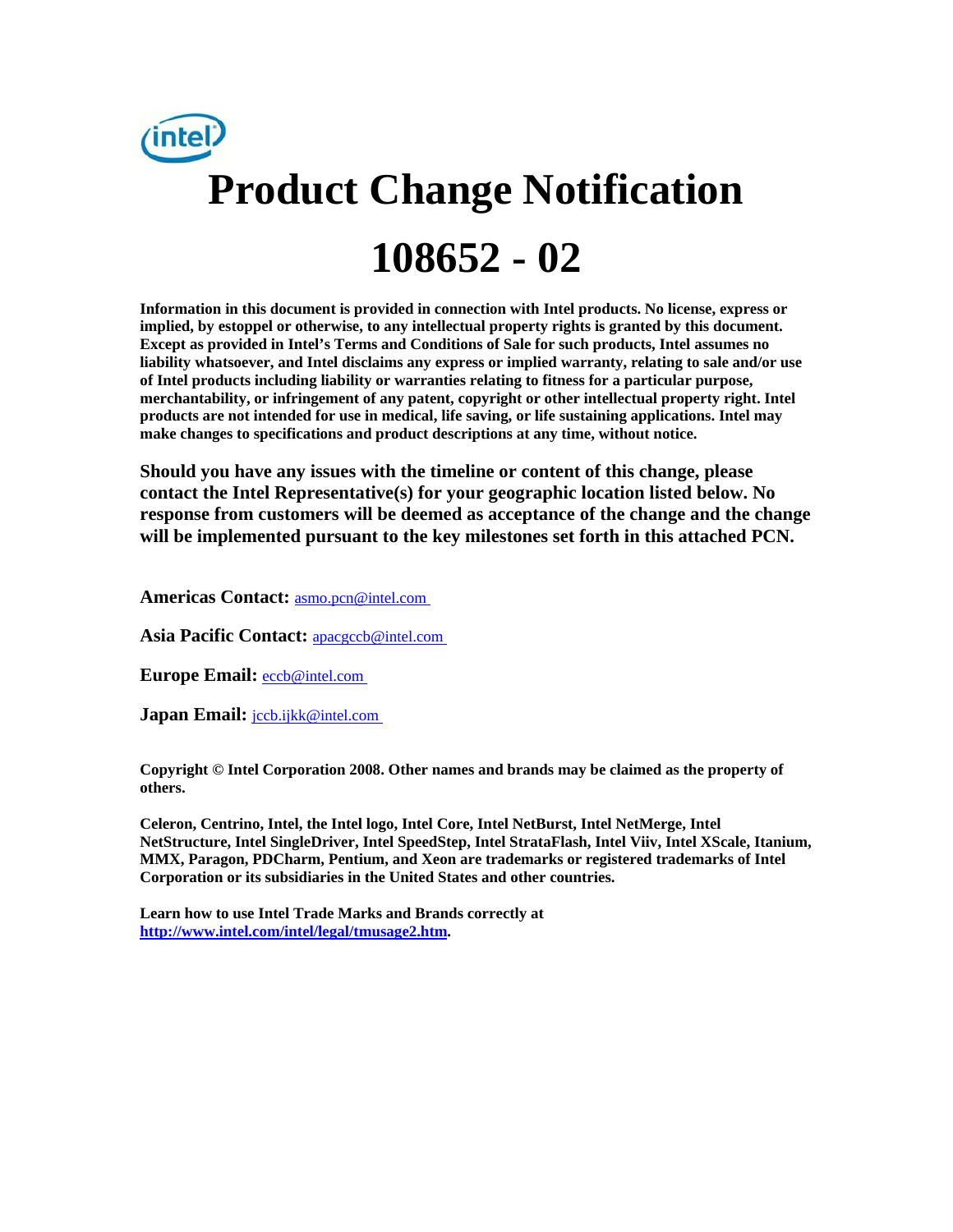# **Product Change Notification**

| <b>Change Notification #:</b> | $108652 - 02$                                   |
|-------------------------------|-------------------------------------------------|
| <b>Change Title:</b>          | D945GCLF, PCN 108652-02, Product Design,        |
|                               | PCB with component and BIOS changes,            |
|                               | <b>Reason for Revision: MCH Heatsink change</b> |
|                               | is being included as originally planned         |
| <b>Date of Publication:</b>   | <b>September 10, 2008</b>                       |
|                               |                                                 |

**Key Characteristics of the Change:**

Product Design

### **Forecasted Key Milestones:**

| Date Customer Must be Ready to Receive Post-Conversion Material: | Sep 11, 2008 |
|------------------------------------------------------------------|--------------|
|------------------------------------------------------------------|--------------|

# **Description of Change to the Customer:**

#### **Reason for Revision: MCH Heatsink change is being included as originally planned**

The heat sink for the MCH at HS1UB will be replaced with a new lower profile version. Update BIOS to LF94510J.86A.0103 To access release notes or a copy of the BIOS for evaluation please go to http://developer.intel.com/products/motherboard/D945GCLF/tools.htm A clock generator (by IDT) will be included as an alternate vendor at location U1CK. The PCB will be changed to enhance manufacturability and with this change the following component changes will be made: A 1.0 uF capacitor will be added at location C48PR. A 0.10 uF capacitor will be added at location C93LH. The capacitors at locations C70LB and C30UB will be changed from 1.0 uF

to .01 uF. The 22.0 uF capacitor at locations C5LN is being moved to C6LN. The 22.0 uF capacitor at location C110LH is being replaced with 33.0 uF. The resistors at location 334BU, R125LH and R51LB are being moved to location R34BU, R215LH and R52LB. The resistors at locations C120LH, R119LH, and R118LH have been removed. A 4.7 k ohm resistor is being added to location R120LH. A 560 ohm resistor is being added to location R136LH.

A 1.2 k ohm resister is being added at location R216LH. A 0.0 ohm resistor is being added at location R20BU.